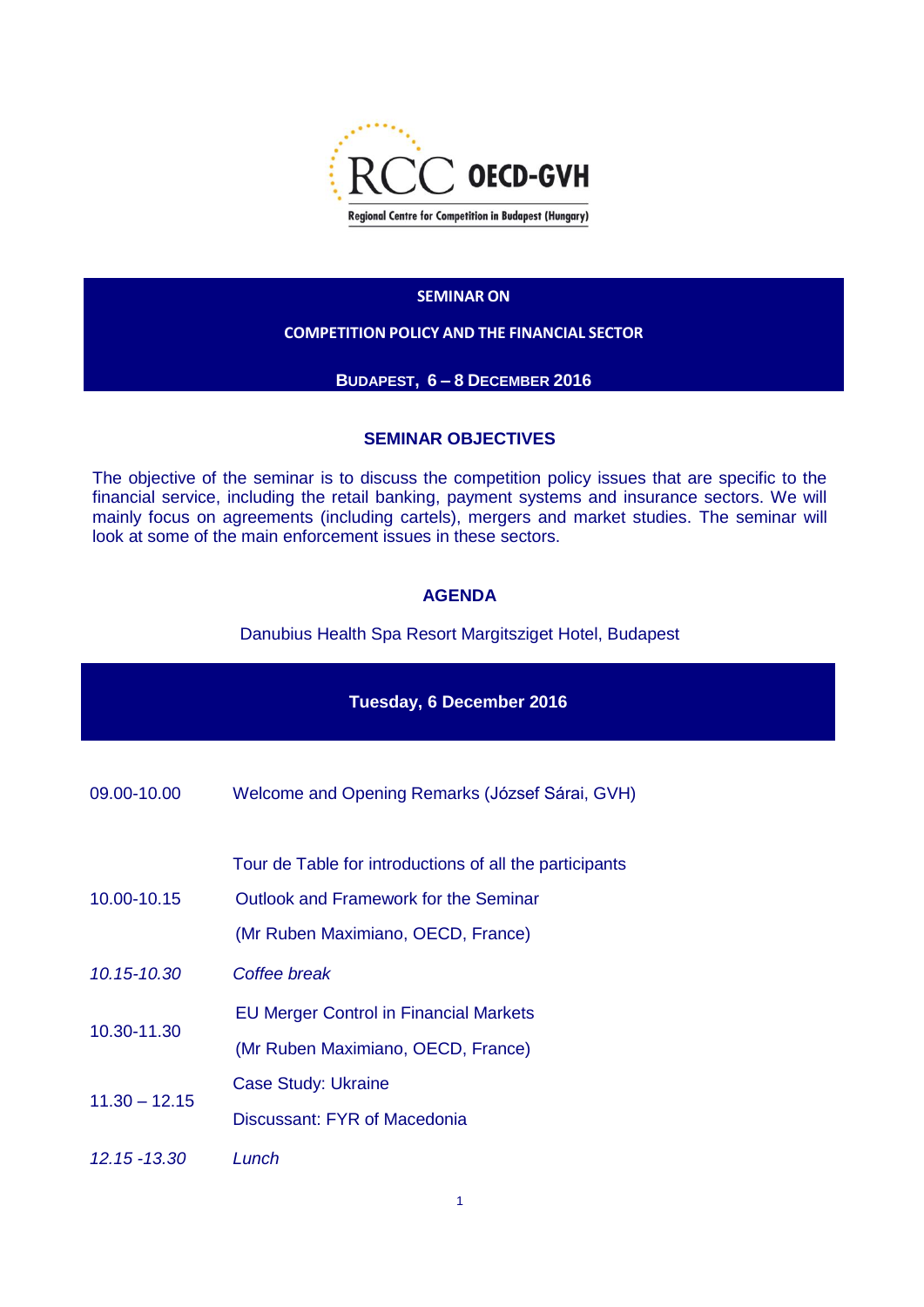| 13.30-14.30     | Cartels in Financial Markets – Case Studies (Libor, FX, others) |
|-----------------|-----------------------------------------------------------------|
|                 | (Mr. Joseph Muoio, DOJ, USA)                                    |
| 14.30-14.45     | Coffee break                                                    |
| 14.45-15.45     | How to Investigate a Financial Market's Antitrust Case          |
|                 | (Mr. Joseph Muoio, DOJ, USA)                                    |
| $15.45 - 16.30$ | Country Case Study: Montenegro                                  |
|                 | Discussant: Kyrgyzstan                                          |
| $18:30 -$       | Welcome dinner - meeting at the hotel reception                 |

# **Wednesday, 7 December 2016**

| 09.15-10.30     | Article 101 in the Financial Sector<br>Payment Systems - VISA and MASTERCARD Cases<br>(Ms. Anna Tissot-Favre, EU Commission, Brussels) |
|-----------------|----------------------------------------------------------------------------------------------------------------------------------------|
| $10.30 - 10.45$ | Coffee break                                                                                                                           |
| 10.45-11.45     | Case Study: Payment Systems in Hungary<br>(Mr. Boris Martinovic, GVH, Hungary)                                                         |
| $11.45 - 12.30$ | <b>Country Case Study: Romania</b><br>Discussant: Georgia                                                                              |
| $12.30 - 13.45$ | Lunch                                                                                                                                  |
| 13.45 - 14.45   | Market Studies: The UK's Financial Conduct Authority's First Three Years of<br><b>Market Studies</b>                                   |
|                 | (Mr. Graeme Reynolds, Financial Conduct Authority, UK)                                                                                 |
| $14.45 - 15.00$ | <b>Coffee Break</b>                                                                                                                    |
| $15.00 - 15.45$ | <b>Country Case Study: Serbia</b>                                                                                                      |
| $15.45 - 17.15$ | <b>Hypothetical Exercise</b>                                                                                                           |
| $19.00 - 21.00$ | Dinner in the hotel's restaurant                                                                                                       |